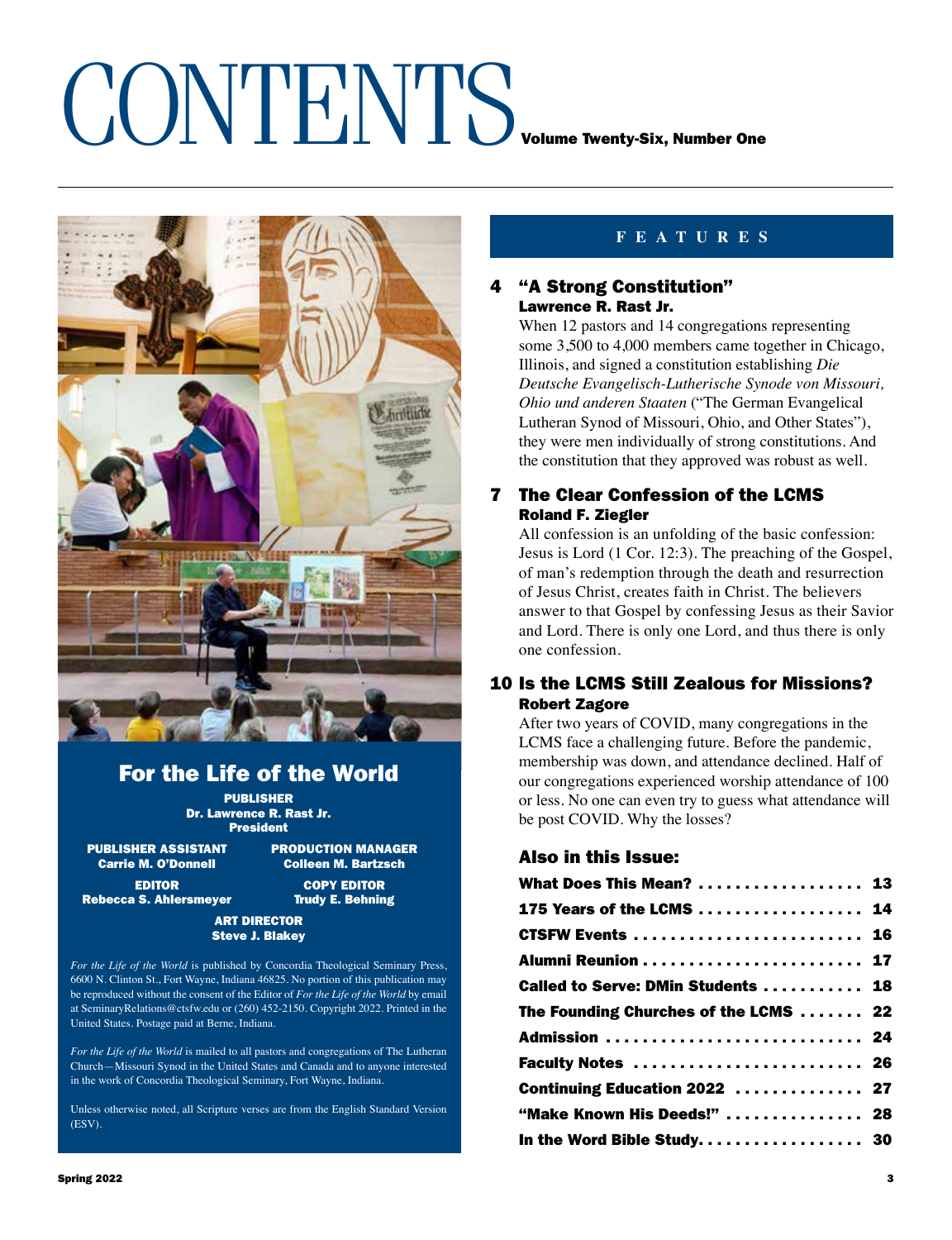# . Strong Co



When 12 pastors and 14 congregations representing some 3,500 to 4,000 members came together in Chicago, Illinois, and signed a constitution establishing *Die Deutsche Evangelisch-Lutherische Synode von Missouri, Ohio und anderen Staaten* ("The German Evangelical Lutheran Synod of Missouri, Ohio, and Other States"), they were men individually of strong constitutions.



Mezger, published by Concordia Publi

s a child, I was often puzzled when I heard a person<br>described as having a "strong constitution." The only<br>"constitution" I was aware of was the Constitution of described as having a "strong constitution." The only **L** "constitution" I was aware of was the Constitution of the United States. Only later did I realize that it was referring to the physical and/or mental and/or spiritual character of the person being described.

When 12 pastors and 14 congregations representing some 3,500 to 4,000 members came together in Chicago, Illinois, and signed a constitution establishing *Die Deutsche Evangelisch-Lutherische Synode von Missouri, Ohio und anderen Staaten* ("The German Evangelical Lutheran Synod of Missouri, Ohio, and Other States"), they were men individually of strong constitutions. And the constitution that they approved, many parts of which are identifiable in the Constitution and Bylaws of The

Lutheran Church—Missouri Synod today, was robust as well.

It's not like there were no Lutheran synods that these men and congregations could have joined. In fact, some of them had previously been members of others synods ("Ohio" and "Michigan," for example), but they believed that something was lacking in each of the nearly 30 other Lutheran church bodies that dotted the American religious landscape in 1847.

And so, after preliminary meetings in Cleveland, Ohio (in September of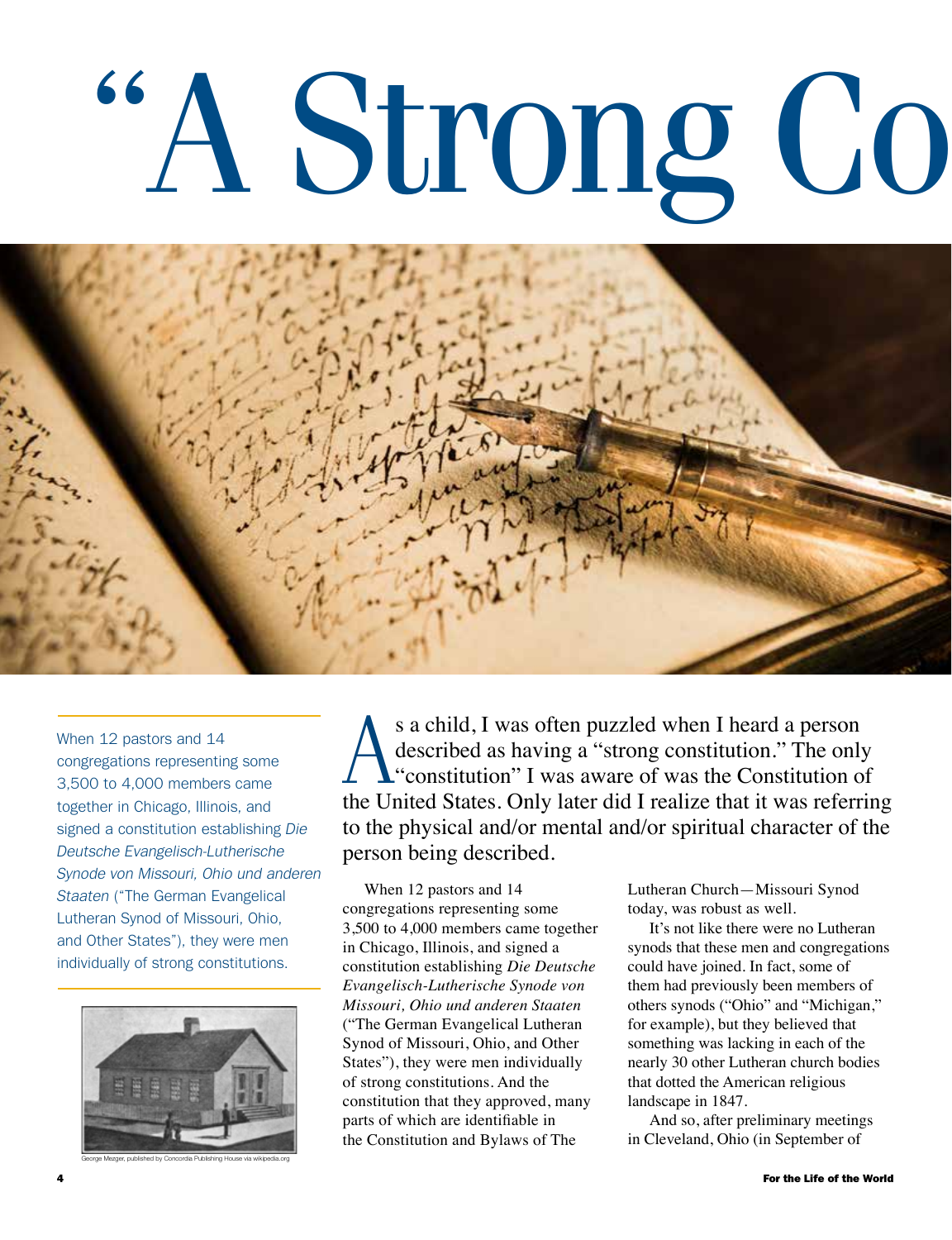## nstitution'

1845), St. Louis, Missouri (in May of 1846), and Fort Wayne, Indiana (in July of 1846), the men driving the process of synodical formation published a draft constitution in C. F. W. Walther's (1811– 1887) newspaper, *Der Lutheraner*, on September 5, 1846. They then invited all those interested in exploring participating in the proposed synod to gather in Chicago in the spring of 1847.

Of first importance to the delegates was revision and adoption of the proposed constitution.<sup>1</sup> What emerged was nothing short of a "theological manifesto" regarding what these men thought was not only the proper confession and practice of Christianity generally, but also of Lutheranism specifically. At times the founders are portrayed as "isolated" immigrants who are unengaged in the larger American context. Synod's first constitution disproves this simplistic assessment.

Already in 1841, Friedrich Wyneken (1810–1876) had published his *Notruf* ("emergency call") for help for the immigrant church in America. Wyneken's sustained appraisal of the immigrants' economic, political, and religious experiences in the United States shows one deeply familiar with the American experience.

The delegates at Chicago built on this as they carved out a space for a distinctively Lutheran synod. Their reasons for establishing the synodical fellowship are well known: 1) the example of the apostolic church, 2) the preservation and furthering of the unity of pure confession and to provide common defense against separatism and sectarianism, 3) protection and preservation of the rights and duties of pastors and congregations, 4) the establishment of the largest possible conformity in church government, 5) that the diversities of gifts be used for

the common good, and 6) the unified spread of the kingdom of God and to make possible the promotion of special church projects.2

More pointed with respect to the American situation, the Constitution was very clear that any pastor and/or congregations that willingly joined the Synod would separate themselves from "all commixture of church or faith, as, for example, serving of mixed congregations by a servant of the church, taking part in the service and sacraments of heretical or mixed congregations, or taking part in any heretical tract distribution or mission projects." The examples, though not exhaustive by any means, give a sense of the kind of things that the congregations of the Synod were facing at the time. "Commixture of church or faith" actually translates as two separate German terms: *Kirchenmengerei* and *Glaubensmengerei.* A more literal translation of the words might be "mixing of churches" and "mixing of faiths." A real problem confronting Lutheran churches in the late 1840s were so-called "Union Churches"—churches that were comprised of both Lutherans and the Reformed. Some of these had their roots in the "Prussian Union" of 1817, where the Prussian King, Friedrich Wilhelm III, had forced the union of Lutherans and Reformed into a single "Evangelical" or "Union Church." However, far more in American had their roots in the older Union Churches of the American Colonial period, which emerged in the early 1700s. These American Union Churches were voluntary associations of Lutherans and Reformed and posed a significant and immediate threat to the congregations of the newly-forming Synod. Indeed, the very congregation where the Synod was formed was a Union Church, though it divided into discrete confessions in the year following the Synod's establishment.



Already in 1841, Friedrich Wyneken (1810–1876) had published his *Notruf* ("emergency call") for help for the immigrant church in America. Wyneken's sustained appraisal of the immigrants' economic, political, and religious experiences in the United States shows one deeply familiar with the American experience.